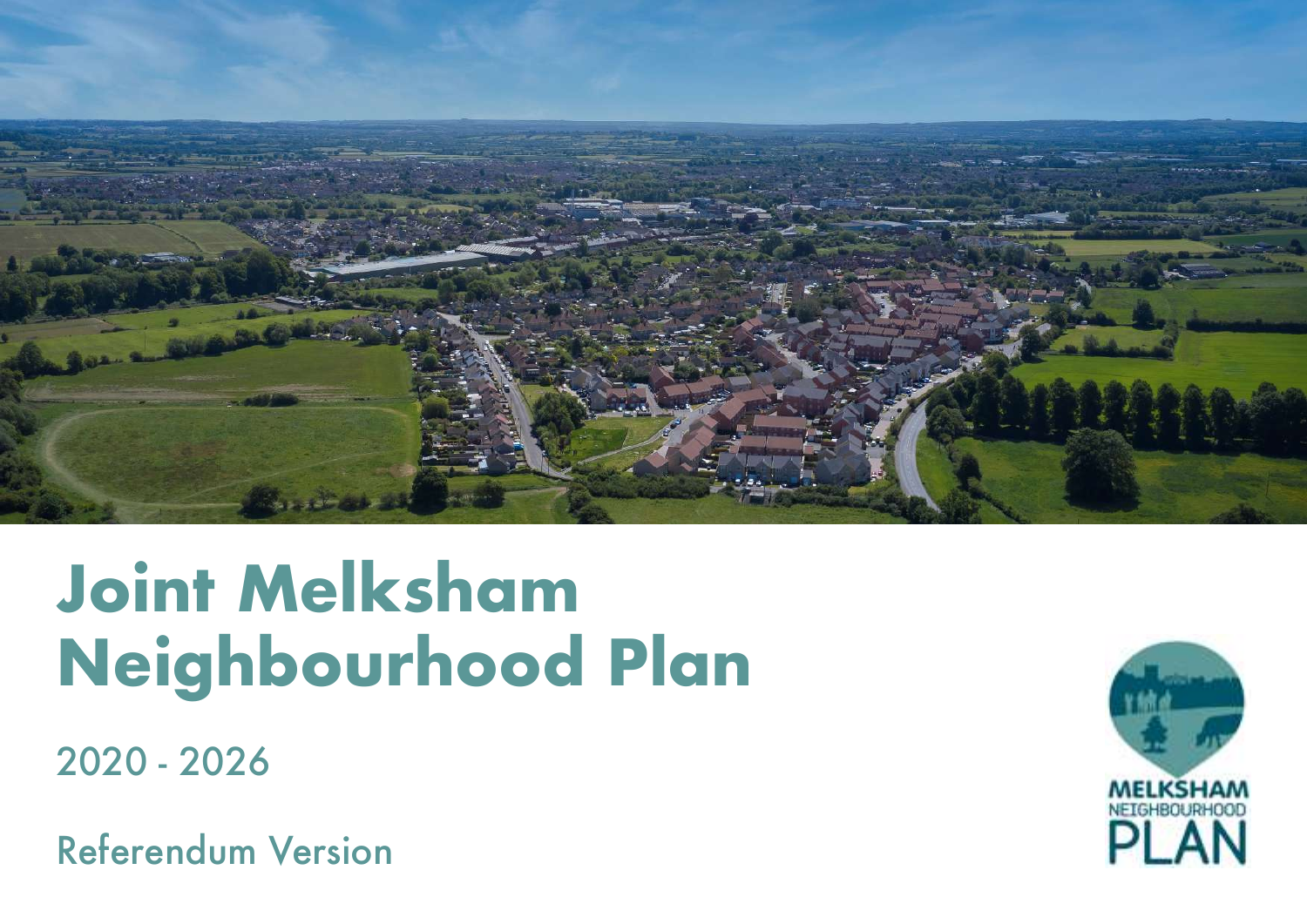

#### **Overview Information**

This Neighbourhood Plan has been prepared by the Joint Melksham Neighbourhood Plan Steering Group.

Together with its associated documentation this Neighbourhood Plan is to be used for its intended purpose only.

Related information and the Plan evidence base can be found on the website: melkshamneighbourhoodplan.org

Questions and further information can also be directed at Melksham Without Parish Council or Melksham Town Council

Melksham Without Parish Council clerk@melkshamwithout.co.uk | Telephone: 01225 705700

Melksham Town Council townhall@melkshamtc.gov.uk | Telephone: 01225 704187



## **Thanks and acknowledgements to:**

All those who have contributed their time to shape the content of this plan, in particular Steering Group and Task Group members.

Many of the Plan photographs were provided by Linda De Santiz as well as by members of the Plan Steering Group. Front Cover Aerial Photo: Catherine Fallon Operations. Aerial of Sandridge Solar Farm: Foresight Group.

Ruth Balnave and Phil Mcmullen for logo design.

Wiltshire Council Senior Planning Officer, David Way, who has provided invaluable input and time into the preparation of this Plan.

Centre for Sustainable Energy (CSE) who provided advice and guidance material (Neighbourhood planning in a climate emergency. 3rd Edition - February 2020). Locality who administered grant funding and gave advice.

Plan Consultants - **Place Studio**, together with AECOM and Lemon Gazelle

*Base maps and Wiltshire Council planning policy layers provided by Wiltshire Council through a Contractor License to Place Studio. License information where not otherwise stated: © Crown copyright and database rights 2019 Ordnance Survey 100049050*

*Melksham Town Council PSGA Member Licence: 100055420 Melksham Without Parish Council PSGA Member Licence.: 100056463*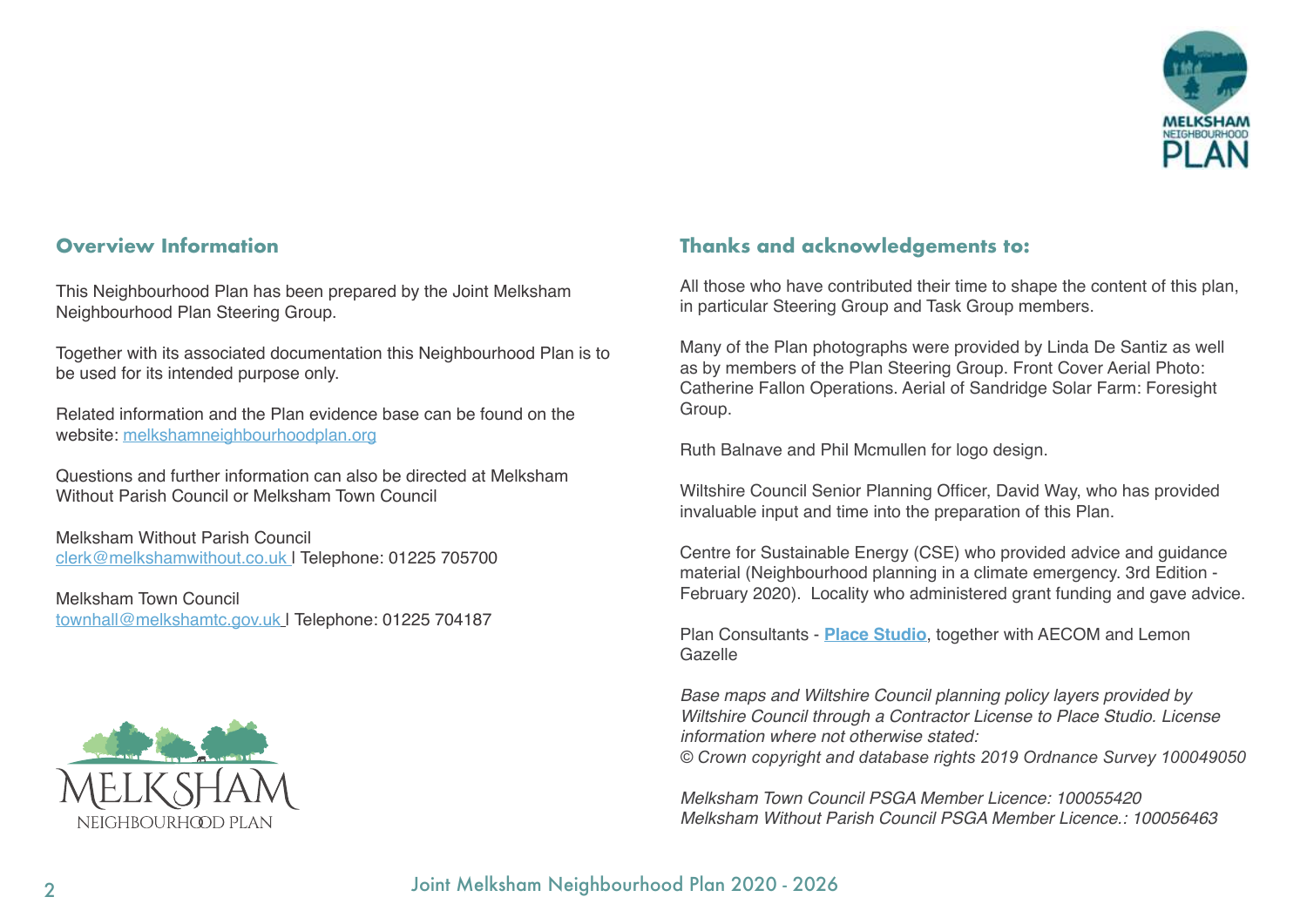# Appendix 1 Community Engagement Protocol



## **Introduction**

The prime aim of this Protocol is to do all possible to ensure that new development in the Neighbourhood Plan area delivers good quality places to live and work. Its use will also contribute to improved outcomes for the current and future communities, as well as assisting applicants to make applications that accord with this plan and with those of Wiltshire Council. It is crucial for success with these aims for the community engagement to start very early in the preparation of applications, working with the communities of Melksham via the Town and Parish Council.

#### **Use of this Protocol is without prejudice to the eventual judgement of either the Town or Parish Council on the merits of any final application, even if a good engagement process has been agreed and followed.**

Pre-application community engagement is considered to be especially important in relation to any strategic site allocations made by Wiltshire Council, particularly with regard to any associated requirements for development briefs and masterplans that are to be approved by Wiltshire.

# **Context**

#### **National**

National Planning Practice Guidance and the National Planning Policy Framework make several mentions of the considerable value of pre-application involvement, for example, in NPPF paragraph 39:

"Early engagement has significant potential to improve the efficiency and effectiveness of the planning application system for all parties. Good quality pre-application discussion enables better coordination between public and private resources and improved outcomes for the community."

The "10 Commitments for Effective Pre-application Engagement" (Local Government Association, 2014) published nationally by a group representing planning, industry and community groups, states that:

"Early, collaborative discussions between developers, public sector agencies and the communities affected by a new development can help to shape better quality, more accepted schemes and ensure improved outcomes for the community. These discussions also avoid wasted effort and costs."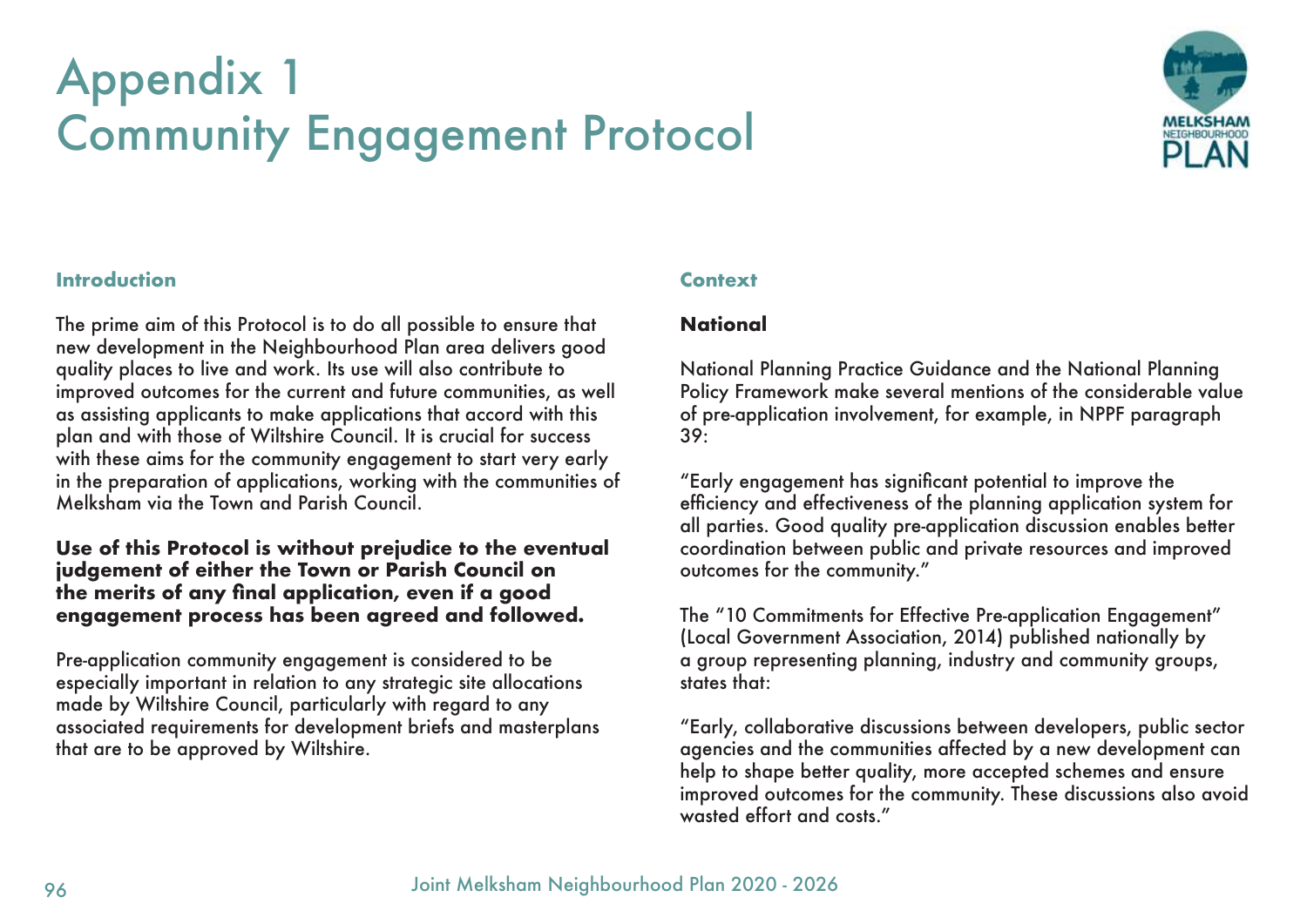

# **Wiltshire**

Wiltshire Council's Statement of Community Involvement (SCI) 2015 sets out how Wiltshire Council will involve the community in planning for the future use of land in their area and provides clarity on the levels of involvement that communities should expect in planning processes. Section 5 of the SCI outlines in detail how communities can be involved in planning applications. The Council acknowledges that whilst in the early stages of considering a development proposal, applicants may wish for any discussions with Wiltshire Council to be confidential, involvement of the local community can and should happen at the earliest possible stage.

The SCI sets out how the level of community involvement agreed should reflect the scale and complexity of the proposal and that it will be the responsibility of the developer. Applications for major development submitted to Wiltshire Council are expected to provide evidence that sets out how the community has been involved in the form of a Statement of Community Consultation. This should outline what public consultation has been carried out and how the results of the exercise have been taken into account in the submitted application.

Wiltshire Council also clearly state that community involvement in

the development of a masterplan, or clear framework for the later detailed design of a development area or large site, is "essential".

#### **Process**

Whilst there is an emphasis on early and positive pre-application engagement in major development proposals, the approach should also apply to smaller developments in the plan area because these can have at least as much impact as larger ones. Melksham Town Council and Melksham Without Parish Council will play their appropriate role in delivering high quality pre-application engagement with themselves and with the wider community in the early stage of proposals that come forward.

Melksham Without Parish almost entirely surrounds Melksham Town. For development that takes place on the periphery of one or other Council area, and within other places in Melksham Without that are of high importance to the town (such as the commercial areas located at Bowerhill and Hampton Park etc.), both Councils will play a role.

Therefore, in respect of development proposals affecting the commercial areas, or residential sites on the periphery of Melksham Town, both Councils should be consulted in preapplication engagement.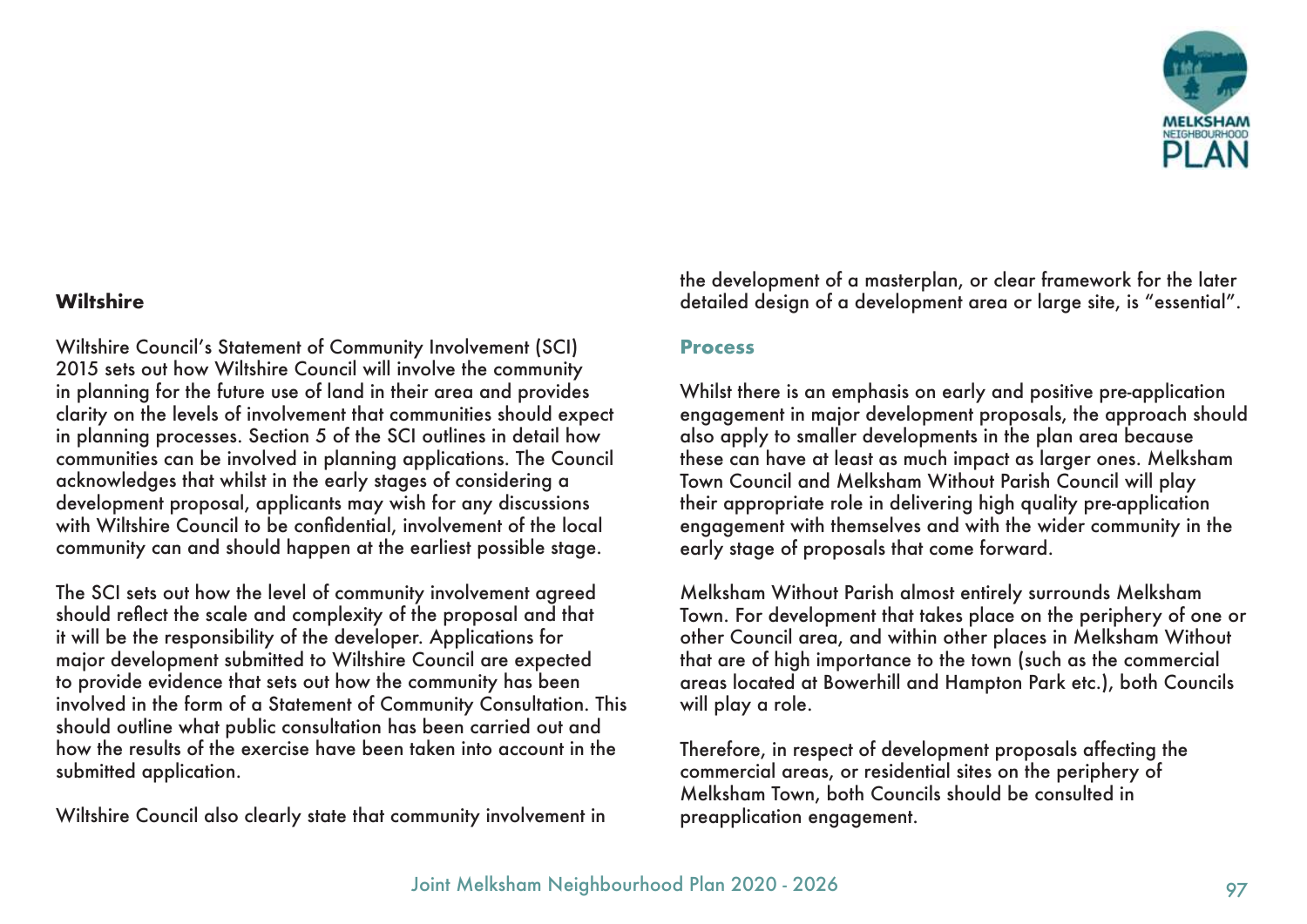

Drawing from the 10 Commitments and other guidance on best practice, potential applicants should work with Melksham Town Council and Melksham Without Parish Council to fulfil the following principles:

- **• 'Day One' contact**: By far the best results for all emerge when contact is made with the relevant Council, and through us with our local community, at the earliest possible point in the process; consulting people late with already prepared schemes is not productive. See the end of this Protocol for contact details for the Town and Parish Council. Wiltshire Council are also asked by the Town and Parish Council to pass on contact details to applicants.
- **• Agreed Process:** A key aim of this early contact is to discuss and agree the nature, scope, timetable, information and so forth of the engagement – i.e. the process to be followed. This should have particular regard to if and how both Councils should be involved in the process as noted above. For major development applications this will include Wiltshire Council.
- **• Applicant Leadership but Shared Responsibility:** Although it is the applicant's role to lead and fund engagement, the Town and / or Parish Council will offer as much support as possible to any agreed process; for example by providing local information, contact details for local groups, advice on meeting

places, access to newsletters and so forth.

- **• Openness and Transparency:** Building trust between all and ensuring an agreed outcome depend heavily on having a process that is as open as possible on all sides, though the Town and / or Parish Council will respect any issues of clear commercial confidentiality.
- **• Agreed Community:** A project may have an impact on a limited number of people or on all of the Town and / or Parish as appropriate. The details of those to be involved will need to be discussed and agreed for any project, as will the potential ways to contact and engage them.
- **• Agreed Scope:** There will also need to be agreement about the scope of the engagement, i.e. what is and is not open to change (e.g. layout, quantum of development, design etc.).
- **• Proportionality:** The nature and scale of engagement will be balanced in appropriate proportion to the scale and likely impact of any proposals, for example small householder applications are very unlikely to need to undertake more than neighbour consultations.
- **• Statement of Community Consultation:** For major development proposals applications, a statement of community consultation, should be submitted. this should describe and summarise the outcomes of the engagement, demonstrating how the proposals have (or have not) responded to results. If they have not, a short note should be included to explain this.